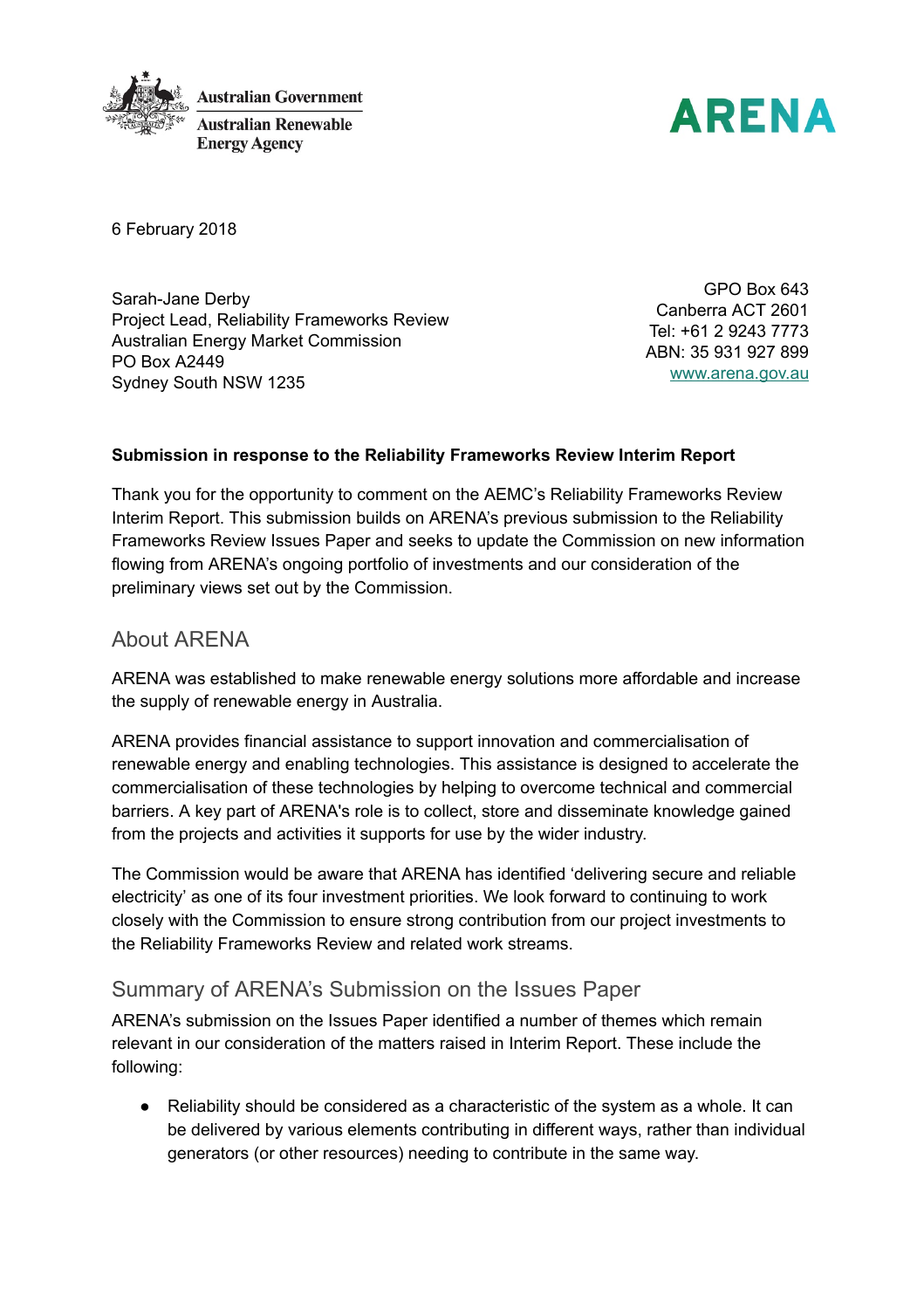- As the proportion of solar and wind energy increases, various approaches will be able to contribute to reliability. These could include resource diversity (geographic diversity, energy source diversity and greater demand side participation), greater interconnection of NEM regions, improved forecasting and greater use of storage to deliver services including energy over various timeframes and power for frequency control Techniques can also be applied to variable renewable energy generators to increase their 'firmness' and 'dispatchability'.
- More electricity will come from distributed resources in the future and it is important that market incentives encourage efficient levels of participation in security and reliability service provision by these resources.
- Energy market frameworks should be planned for the future and be robust to a wide range of plausible outcomes - including a wide range of shares of variable and dispatchable renewable energy generation sources.New technologies will continue to deliver cheaper solutions into the future.
- ARENA can help industry get practical experience 'ahead of the curve' by funding demonstration (proof-of-concept) projects. These can also inform market design.

# Response to the AEMC's Interim Report

We offer further discussion on matters raised in the Commission's Interim Report below.

## Key Concepts

ARENA's experience supports the Commission's preliminary view that concepts such as 'dispatchability' and 'flexibility' are not binary and would be difficult to define at a facility level ('generating system', or 'generating unit' level). We note that variable renewable energy sources such as photovoltaics and wind can be managed to increase the firmness of their generation profile, to avoid negative market pricing or to help manage voltage at the network level. Complementary variable generators can also be coupled either at an individual site or geographically spread across a distribution or transmission network to enhance the firmness of supply. Firmness can also be achieved by market participants across the market through portfolio investments in complementary generation and/or demand-side resources.

ARENA also sees the potential for the coupling of energy storage with wind and solar emerging as a standard practice, driven by both market forces and current policy settings. Examples of this include Kennedy Energy Park (QLD), Lincoln Gap Wind Farm and Hornsdale Wind Farm (SA), Bulgana Green Power Hub (Vic).

ARENA has commissioned a quantitative comparison of alternative dispatchable renewable electricity options to explore the contributions to reliability in a high penetration renewables grid. The preliminary results of this analysis are encouraging and indicate that even with currently available technology and current pricing, dispatchable renewable energy is perhaps cheaper and easier to achieve that previously considered. 1

In the LCOE range of around \$100 to \$150/MWh, we now anticipate that a range of storage technologies can compete to provide firming and peaking capacity with a range of 30

<sup>&</sup>lt;sup>1</sup> ITP Renewables, Comparison of Dispatchable Renewable Electricity Generation Options, Preliminary Findings, December 2017 - publication forthcoming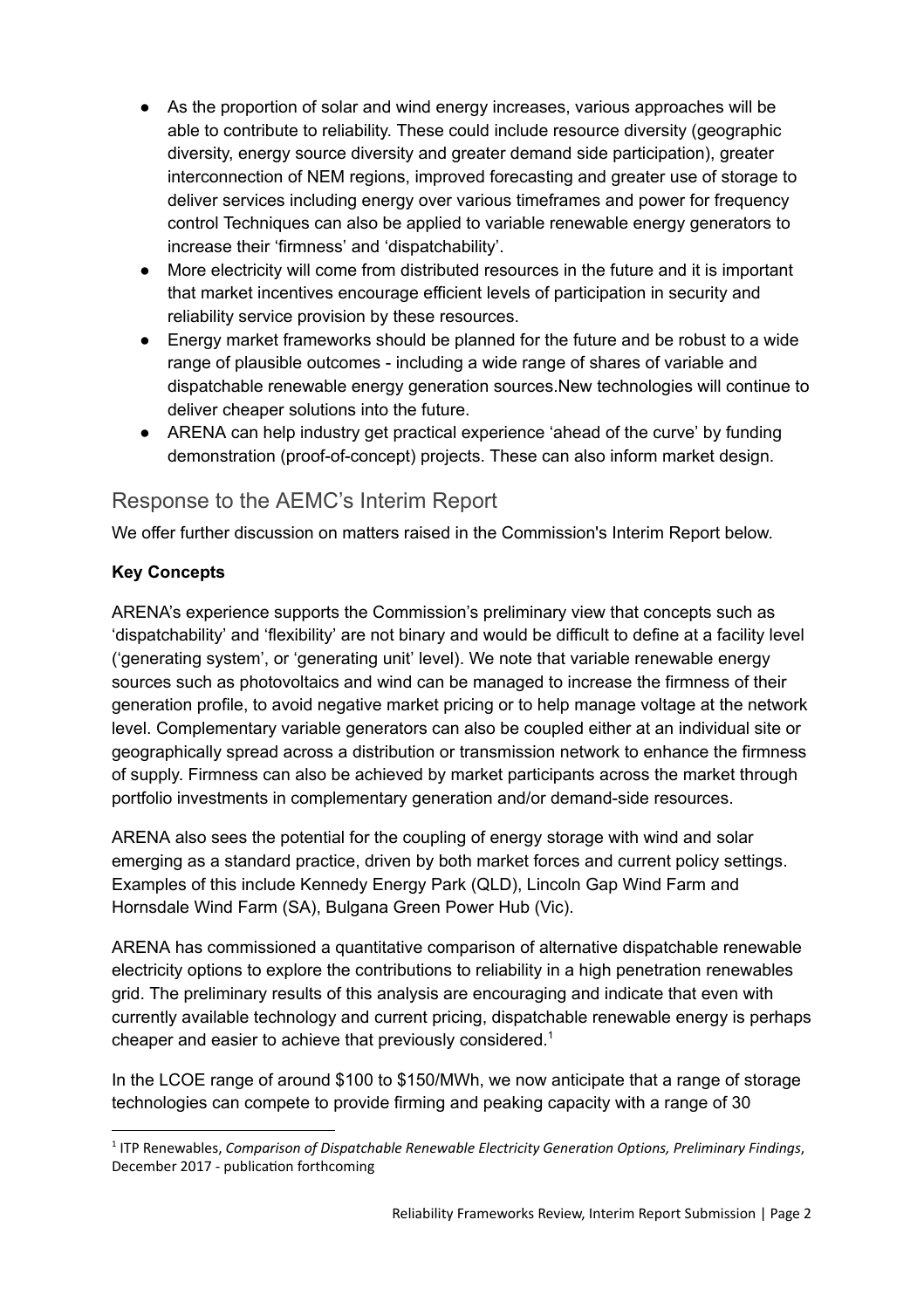minutes to over 40 hours storage which compares favourably with the current costs for peaking generation in the market. A relatively low marginal cost is associated with extending storage to provide low-utilisation seasonal or emergency reserve capacity. A variety of these technologies are (or can be) synchronous, including biomass, concentrating solar thermal and hydro generation, while others can deliver sub-second frequency and voltage support services. The analysis also indicates that variable renewable energy generation will remain lower in cost and, as such, we expect it is likely to increase its share of the generation mix into the future. This should reduce average wholesale electricity costs to electricity consumers below the marginal cost of dispatchable renewable energy generation. It is important to note that these are current LCOE estimates and further work is planned to determine how actual future costs might benefit from varying learning rates across different technology types.

This analysis indicates that if power system services are appropriately valued, and with a supportive and predictable policy environment, we may see a competitive deployment of energy storage well in advance of any major reliability issues emerging in wholesale markets. The multiple competing technologies and the wide range of power system services they can offer, also caution against overly prescriptive regulatory mechanisms that may stifle commercial innovation.

ARENA is aware of industry discussion of how classifications such as scheduled, semi-scheduled and unscheduled (currently defined at the level of the 'generating unit') are being challenged where variable renewable energy generators are looking to invest in storage. If a whole site needs to be reclassified to allow for the deployment of a relatively small amount of storage capacity, this may transfer operational costs and revenue risks to the proponent and discourage investment in storage which could otherwise be contributing to power system reliability and security.

Our experience therefore indicates that introducing fixed concepts, such as 'dispatchability' or 'flexibility', into the National Electricity Rules, at the facility level, risks distorting and inhibiting efficient investment. It may be most useful to instead focus on ensuring the various services (e.g. system inertia, sub-second frequency response,voltage support, demand response etc.) that contribute to a reliable and secure power system operation, are properly valued, and barriers to accessing markets for these services by existing participants and new entrants are minimised.

#### Forecasting and information provision

ARENA notes the Commission's analysis that inaccurate generation and demand forecasts have not contributed to reliability issues in the NEM and that AEMO's pre-dispatch forecasts are generally accurate, which results in an efficient amount of generation being dispatched. We further note the Commission's analysis which shows that, over the period 2007-08 to 2015-16, only 1.85% of outages across the NEM are currently the result of market 'reliability' or 'security' issues (such that might, in the future, be impacted by an increase in variable generation sources).

ARENA considers that a changing generation mix will, however, require new supply and demand forecasting approaches across all timescales. We observe a strong view in industry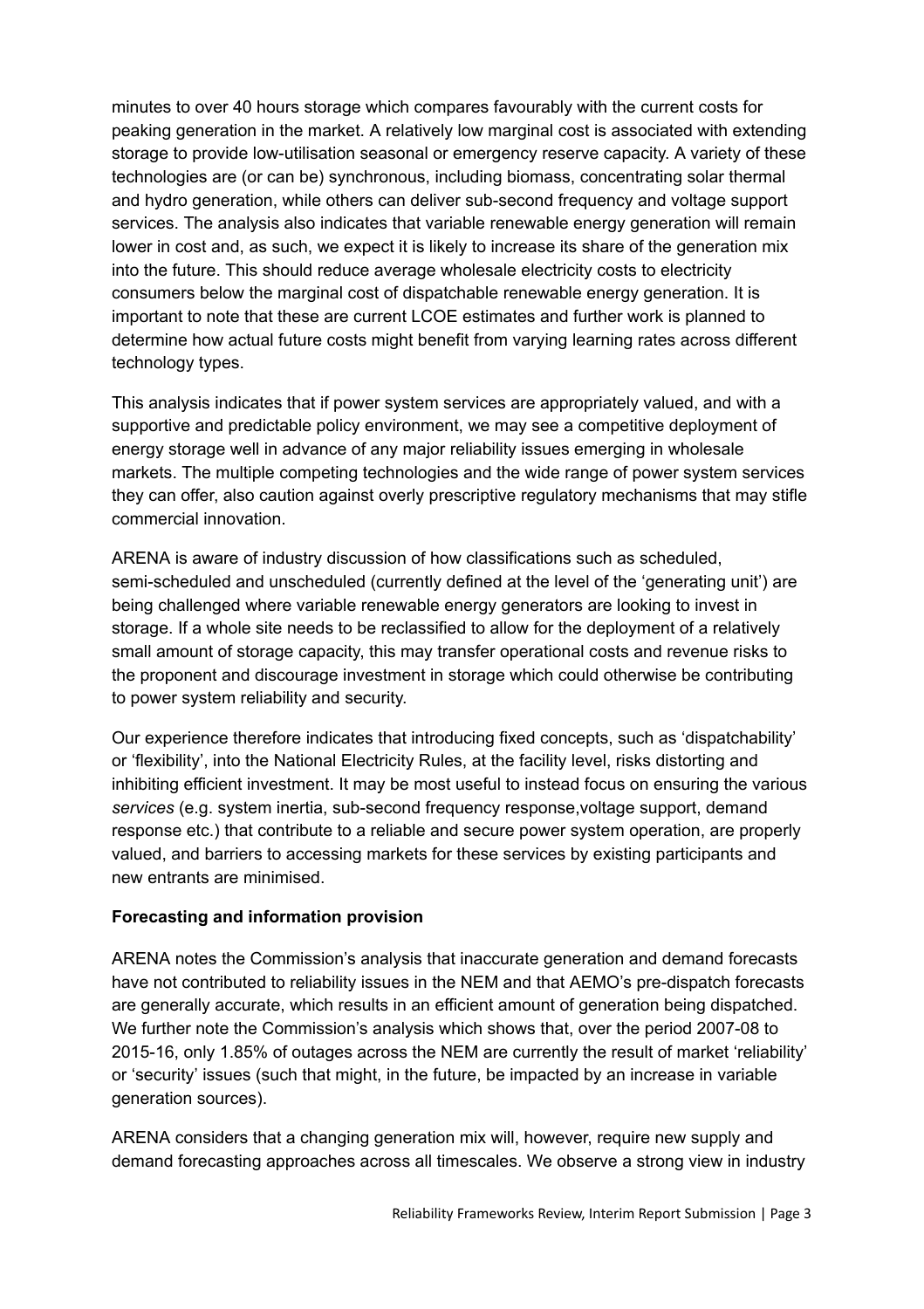that these issues can be readily managed. In this context, ARENA is investing in a number of renewable energy forecasting demonstration projects that will support Australia's shift to a reliable and secure high-penetration renewables grid. We consider that any current or anticipated challenges in accurately forecasting supply and demand should not present barriers to the widespread adoption of low-cost renewable energy generation and demand response capacity.

ARENA is observing the emergence of new renewable energy forecasting services businesses and considers that a more open and competitive market for forecasting services could greatly increase the pace of innovation and the rate of adoption of better approaches across industry. We therefore agree with the Commission's observation that the decentralisation of short-term supply and demand forecasting to market participants, coupled with appropriate incentives for them to improve forecast accuracy, offers an alternative to centralised forecasting by AEMO that may be more adaptive and accurate in the long term.

In early 2018, ARENA and AEMO will commence working with industry to develop a series of proof-of-concept demonstration projects exploring technologies that can provide accurate site-specific short-range (5-minute) forecasts for wind and solar farms. This will involve AEMO developing software to verify and accept participant self-forecasts and a co-design process to develop projects for potential funding by ARENA. The outcomes of this process will be shared widely across industry. We expect that ARENA and AEMO's work over the course of 2018 will demonstrate key dimensions of a more decentralised and accurate short-term forecasting system.

In its interim report, the Commission notes that "allowing semi-scheduled generators to offer their availability could be worthwhile exploring on a trial basis. It is likely that allowing semi-scheduled generation to provide their own 'offers' of their availability into AEMO's system could be relatively low-cost. One way to manage this, for example, would be for this to occur on an opt-in basis. Undertaking this on a trial basis would allow a better understanding of any technical (e.g. SCADA) challenges associated with this" (p.74).

We look forward to working with market bodies and industry to disseminate the results of the trial and continuing to explore how variable renewable energy generation can be better accommodated in market dispatch processes.

#### Contract market incentives

ARENA appreciates that long term system reliability will be underpinned by the effective operation of wholesale markets, including Exchange and OTC contract markets, and that these provide the basis for revenue risk management and project financing.

Australia's electricity contract markets have evolved principally of their own volition to match the specific needs of contract counterparties. ARENA considers that policy should seek to support their efficient operation and evolution.

Since 2012, ARENA has been a party to the financing of new renewable energy projects, with a total value of \$3.418b including an increasing number that incorporate some form of energy storage. In addition, ARENA has supported feasibility assessments of a number of pumped hydro projects including with Hydro Tasmania (Tas) Snowy 2.0 (NSW), Genex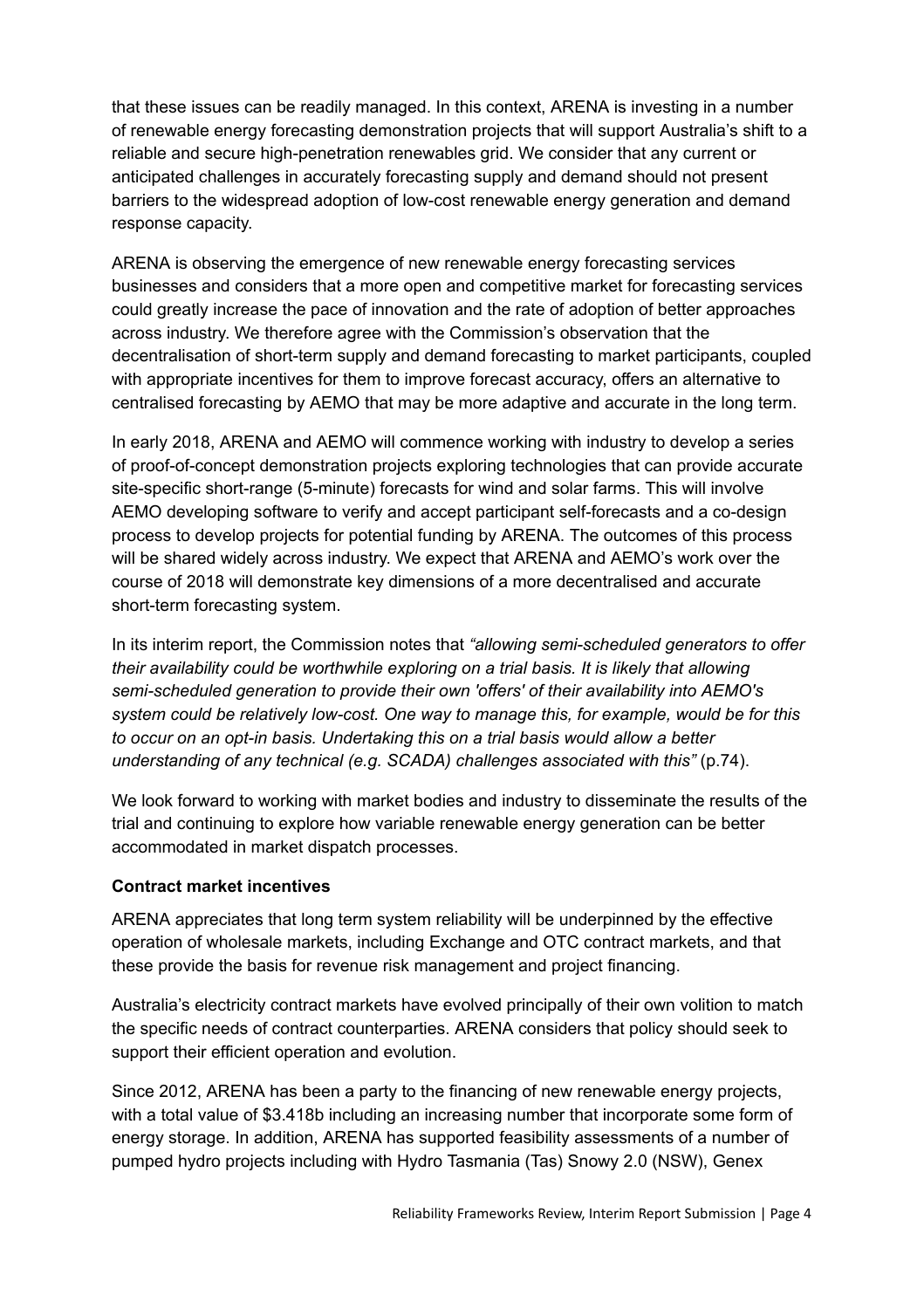Kidston (Qld) and Cultana (SA) which would provide significant new dispatchable generation and contribute to power system reliability. Overall, our experience indicates that electricity contract markets continue to demonstrate the capacity for change and they could support the effective integration of variable and dispatchable renewables and demand response into the future. This is consistent with Bluescope's welcome prediction that " $(n)$ ew markets are likely to develop to efficiently manage demand side response and firming requirements, potentially increasing the number and types of contracts available" (p.87).

We expect that a long-term carbon reduction trajectory, that is well integrated into energy markets, will also bring forward, and lower financing costs for, new renewable generation investment that can contribute to system reliability and security. To the extent that the NEM invites participation by non-vertically-integrated generators and retailers, this will be reflected in greater contract market liquidity and retail competition which will benefit electricity consumers and promote greater innovation in energy service provision.

#### Wholesale market demand response

ARENA is contributing to the development of demand side services markets by funding a range of projects ranging from peer-to-peer energy trading, small-scale demand response aggregation, virtual power plants and our Reliability and Emergency Reserve Trader (RERT) trial with AEMO (discussed further under 'Strategic Reserve').

ARENA welcomes the Commission's consideration of barriers to the greater participation to demand side participation in wholesale markets. Our experience across a range of projects, at various scales, is that there is a large apparent gap between the technical and economic capacity for demand side participation (including demand response) and the levels seen participating in the NEM. As noted by the Commission, the barriers to greater demand side participation are complex and not all are related to market rules. However, while ARENA observes increasing interest in commercialising demand side services it is not clear that the current market design and settings will present the best framework to encourage an efficient level of demand side participation.

A key theme among the projects we are involved with is the challenge of accessing and combining value streams across wholesale, retail, networks and ancillary services markets. In particular, accessing the full 'value stack' required to achieve an appropriate return on a demand side investment (reflecting its overall value in the power system) inevitably requires partnering with a retailer, whose interests don't necessarily align with aggregators and customers seeking to enable demand response, and who are often pursuing a limited proprietary demand management solution or trial of their own.

In particular:

- there appear to be weak incentives for gentailers to cultivate a competitive market for demand side service provision; and
- new entrant retailers face significant regulatory complexity, upfront costs and customer acquisition hurdles. For example, a separate retail license is required for Victoria, the gaining of which, anecdotally, ARENA has heard expressed as a barrier to Victorian market entry.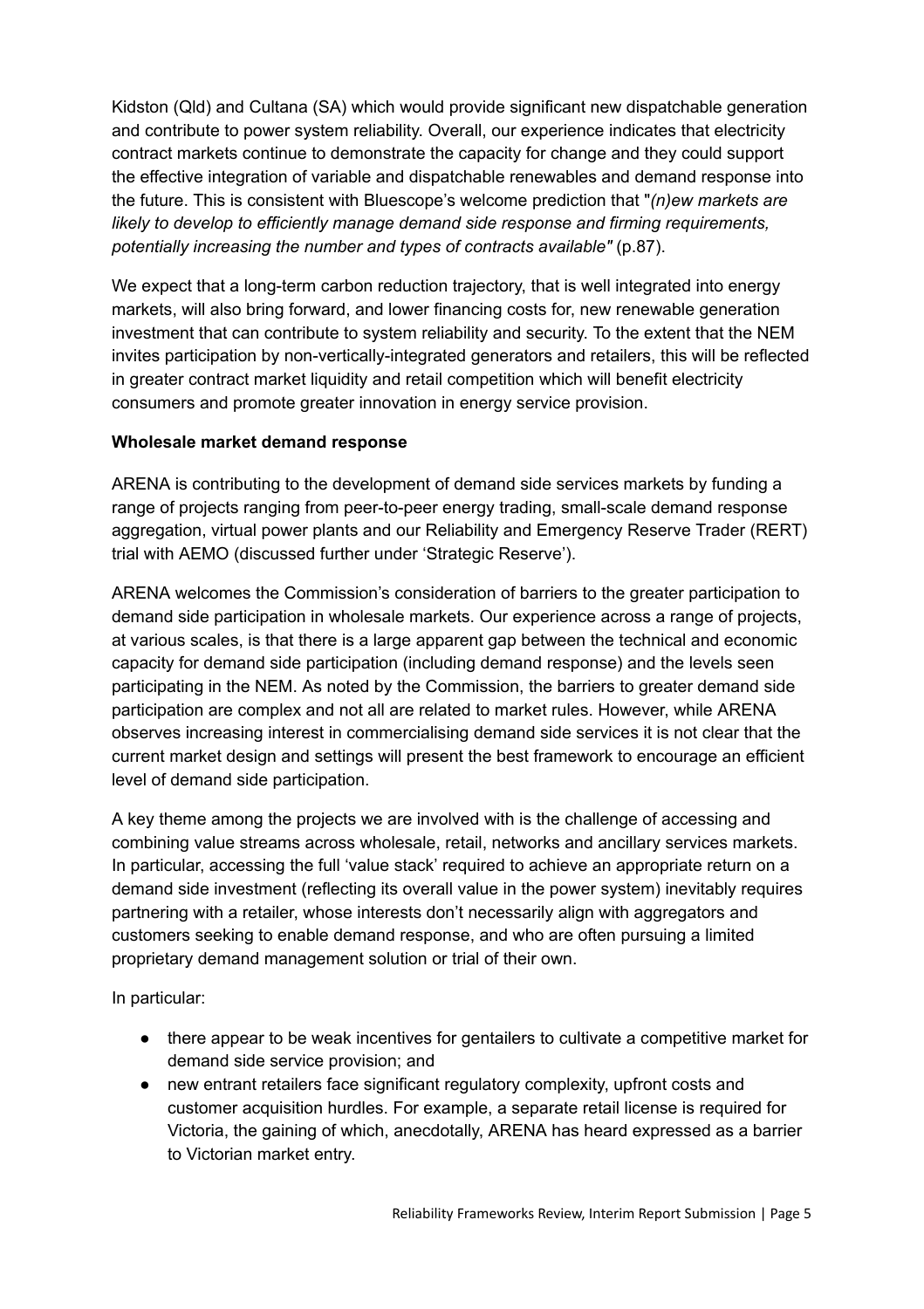While these issues are not all related to market design, it is appropriate to consider how market barriers such as 'bounded rationality' and 'split incentives' could be contributing to the highly opaque and shallow market for demand side services we see today, which provides limited choices for small to mid-sized electricity users. This contrasts somewhat to the relatively strong response to centrally contracted RERT trial auction discussed below under 'strategic reserves'.

Without advocating a specific policy solution, ARENA continues to support the recommendation of the Chief Scientist's Independent Review into the Future Security of the NEM that consideration be given to new mechanisms, or changes to the current arrangements, which would make it easier for customers and demand side service providers to access value from wholesale market participation. One objective of any reform could be that all electricity retailers have sufficient incentives to actively support consumers who choose to engage their own demand management service provider. Placing the power in the hands of consumers, rather than electricity retailers, would help promote innovation in technology and business models and ensure that an efficient level of demand side participation can be achieved.

#### Strategic reserves

ARENA notes the AEMC's analysis which shows that the vast majority (99.76%) of reliability issues faced by consumers are caused by network faults or security issues, rather than supply-demand imbalances. This analysis is set against a concern by stakeholders who see the generation mix (including thermal generation) as increasingly unreliable and thermal generation continuing to be withdrawn from the market without a clear plan for how peak demand will continue to be served in the medium term. While the concerns over supply and demand imbalances may be currently overstated, it is timely to consider the implications of thermal generation withdrawing from the market in the coming years.

ARENA's consideration of the issue of strategic reserves is linked to our above comments on key concepts, contract market operation and wholesale market incentives. In particular we note the potential for a regulated and long-term carbon reduction trajectory, such as could be developed for the National Energy Guarantee, to stimulate new investment in dispatchable renewable energy generation which may address concerns that electricity markets are not able to be relied on to deliver a reliable power system.

#### ARENA's demand response competitive funding round

On 2 May 2017, ARENA and AEMO entered into a Memorandum of Understanding to jointly develop proof of concept projects that support the integration of renewable energy while maintaining system reliability and security. This includes the demand response funding initiative which is designed to deliver the following outcomes:

- Demonstrate that demand response is an effective source of reserve capacity for maintaining reliability of the electricity grid during contingency events, and that this resource can be rapidly established to provide such support;
- Provide an evidence base to inform the design of a new market, or other mechanism, for provision of demand response to assist with grid reliability and security;
- Inform price discovery, providing a benchmark for the cost of procuring demand response in the NEM; and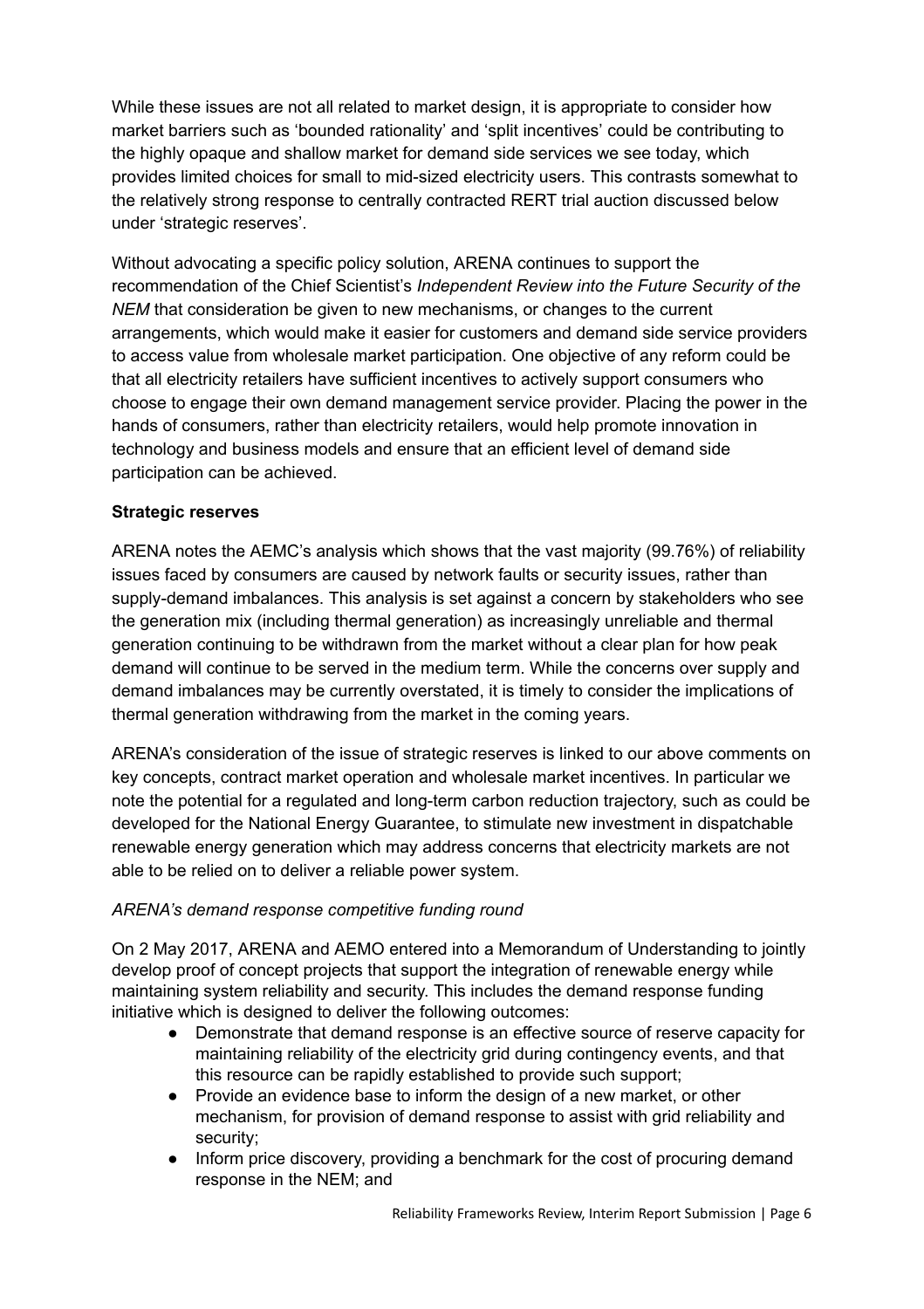● Improve the commercial and technical readiness of demand response providers and technologies, including those involved in more innovative approaches such as engagement with mass market customers, or behavioural demand response.

The proposed approach is aligned with ARENA's investment priority to drive innovation in the delivery of secure and reliable electricity, specifically through helping develop and commercialise flexible capacity technologies and services that can complement variable renewable energy generation. As variable renewable energy generation grows, demand response can cost-effectively be used to offset short-term imbalances between supply and demand, and also provide reserve cover to prevent grid emergencies during extreme peaks or capacity shortfalls.

ARENA had set a target of securing up to 165 MW of demand response reserves through the competitive round based on consideration of a number of variables:

- Minimum size required to simulate the operation of a market mechanism to inform regulatory reform processes, including meaningful competition between providers and price discovery;
- Diversity of demand response providers, technologies, business models and customer segments (industrial, commercial and mass market);
- Making a material contribution to AEMO's requirements for contingency reserve capacity during summer peaks; and
- Total cost to ARENA, including consideration of joint funding provided by NSW Government (\$7.5 million).

The portfolio of ten projects funded by ARENA will provide 200MW of reserves in the third year of the program across Victoria, South Australia and NSW at an average ARENA grant of \$65,824/MW/year (plus usage payments from AEMO's RERT mechanism). This result exceeds the initial target set by ARENA of securing 165MW of reserves at an average cost of \$75,000/MW/year plus usage payments. This pricing is at the lower end of the range observed in a number of international examples of strategic reserves as identified in literature prepared for the AEMC during its consideration of a Demand Response Mechanism<sup>2</sup>. This indicates that the potential for cost-effective demand response in the NEM may be greater than previously considered.

ARENA is providing grant funding (structured in installments with portions able to be varied based on performance) to assist a range of energy users to become demand response enabled including funding for equipment or appliance load controls, metering and communications technology, storage and distributed generation assets, while compensation for dispatch (the available capacity being used) is being paid by AEMO under the existing Short Notice Reliability and Emergency Reserve Trader (SN RERT) program. Under the terms of the funding program, usage payments through the RERT are capped at \$1,000/MWh with a maximum of 10 calls per year, each up to four hours.

<sup>&</sup>lt;sup>2</sup> International Review of Demand Response Mechanisms, The Brattle Group, 2015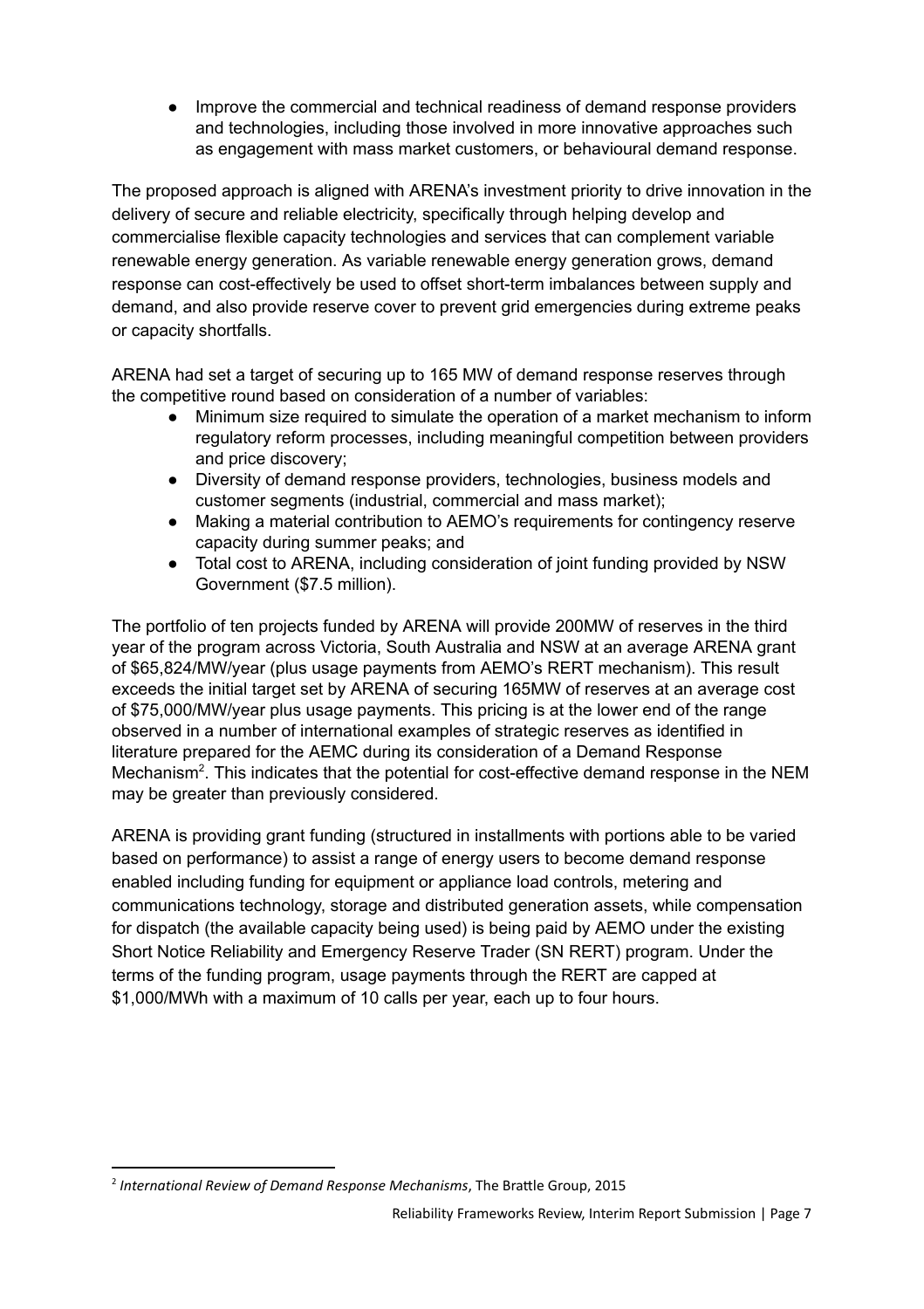

### Figure 1: Breakdown of Demand Response Portfolio by Customer Type

ARENA expects that pricing for strategic reserves could be further reduced as the market for these services matures. In the selection process, consideration was given to the level of innovation (both technology as well as customer segment), which would not be a consideration in an ongoing market procurement, and the firmness of reserves offered.

Two near-activation events have occured this summer:

- 30 November 2017 AEMO was expecting an activation event a day before RERT Panel Agreements and ARENA Funding Agreements officially commenced. After AEMO confirmed which of ARENA's portfolio would be willing and ready to participate, AEMO sent Invitations to Tender (ITT's) to two projects.
- 19 January 2018 AEMO sent ITTs to ARENA's two 60 minute product providers.

Through the process of implementing the funding round we are able to make the following observations:

- There is already some depth to the market for contractable demand response. ARENA received 24 applications representing over 450MW of capacity. While ARENA was only able to provide support to 200MW of those application, we also note that AEMO has entered into separate contracts for additional supplies of reserve through the Long Notice RERT, creating approximately 1GW of total reserves. Importantly, these reserves were mobilised within very short timeframes (less than six months), and in the context of a new contract structure and approach in the NEM. We would expect that if a permanent strategic reserve were created, greater competition would result in larger quantums of reserves at lower prices.
- Because projects funded through this initiative have only been operational since December, ARENA is not in a position to share detailed performance data with the AEMC at this time. However, we note that customer recruitment, whilst challenging, has been achieved by the majority of projects and contracted reserves are now in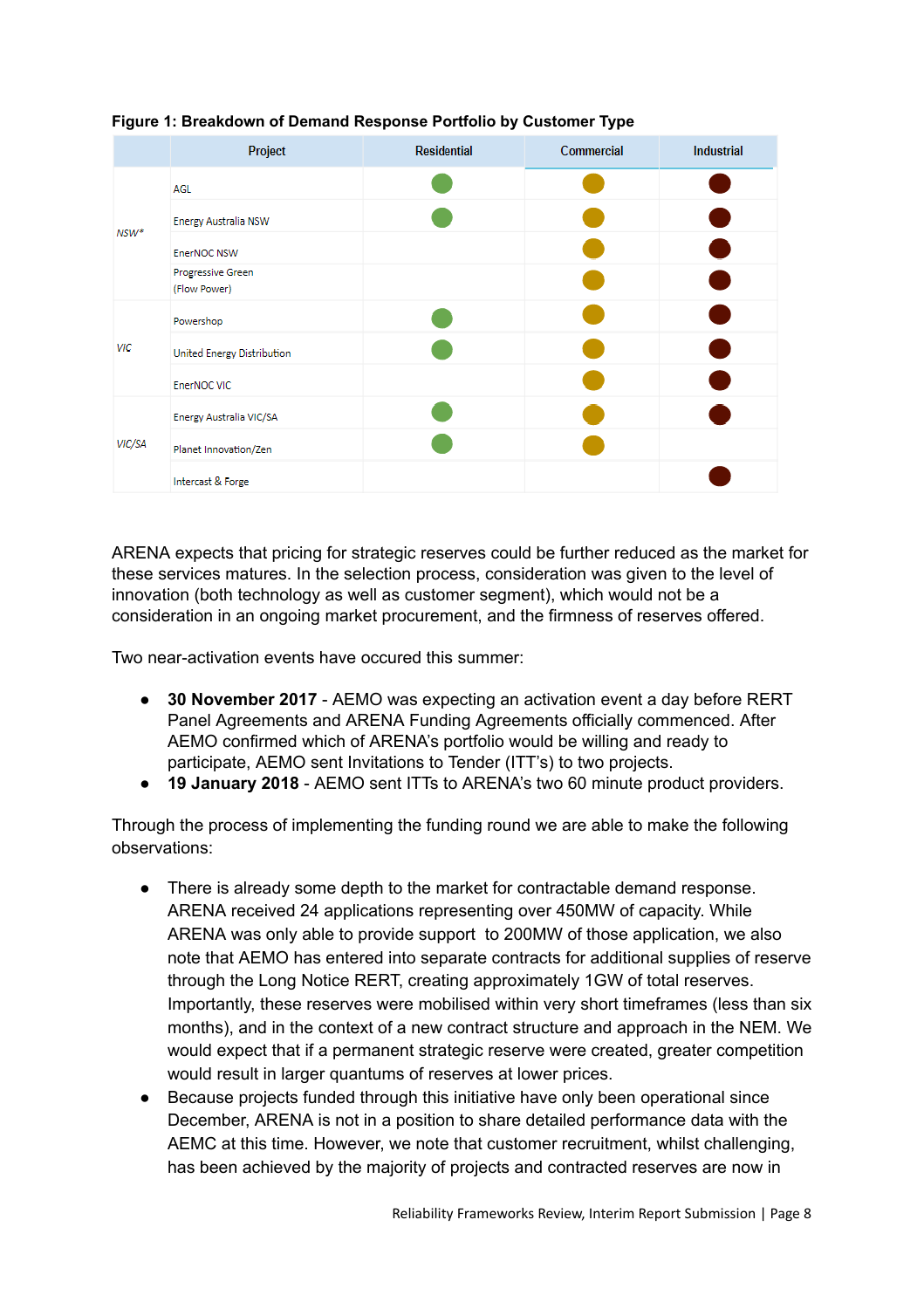place. Six projects have tested so far demonstrating dispatch of fully contracted capacity. Two projects plan to test in late February to early March

- Not unexpectedly, the operation of the selected baseline is complex. The diversity of customer energy use profiles and the impact of that on the calculation of delivered demand response during activations is the subject of ongoing discussions with our project portfolio. We have observed that the current baseline calculation methodology tends to favour constant loads over variable or intermittent loads and this could be barrier to participation by some potential providers. We expect to be able to share in-depth information with AEMC and other market stakeholders once further data has been gathered.
- Initial feedback from proponents indicates continuing difficulty in accessing small customer identification data and meter data by non-retail providers of demand response and this is a major barrier to their participation in the demand response mechanism. In order to measure demand response provided, AEMO requires certain data points from all providers. One such point is the two digit Data Stream Suffix associated with a customer's energy meter. While customers are able to request access to this number from their energy retailer (and retailers are obliged to provide it under the Rules), the practical experience of some of our projects is that this information has been very difficult to obtain, creating a further barrier for specialist demand response aggregators to recruit customers. Permissioned access to a standardised set of energy consumer data may be a simple way to overcome this barrier to demand side participation (noting the ongoing work by COAG Energy Council and other market bodies on improving access to customer data). Feedback from stakeholders indicates there may be room to improve Metering Data Provision Procedures.

Expanding RERT capacity beyond the current trial will require alternative funding sources which would ultimately impact consumer electricity bills. ARENA notes that further costs may arise to the extent that providers choose to reserve their capacity for an out-of-market reserve auction that could otherwise be offered in-market, potentially at a price lower than the market cap. ARENA therefore considers that the development of a strategic reserve mechanism, either as an enhancement or a replacement of the RERT, would need to be accompanied by reforms that ensure easy access by demand response capacity providers to the electricity market and with a full consideration of cost and reliability trade-offs.

ARENA commends the work undertaken by an AEMO-led working group on the detailed scoping of a potential reserve mechanism, which includes detailed proposals for dealing with potential perverse outcomes, as well as other market design considerations. The designs proposed by the working group reflect many of the lessons gleaned from the delivery of the ARENA and AEMO demand response program.

A first public report on outcomes of the trial to date is expected to be released mid-2018.

#### Day-ahead market

We note that the case for a Day-ahead Market could increase to the extent that renewable energy storage providers are able to access more accurate estimates of price and demand for the following day's trade. Better forecasts of market conditions, informed by better